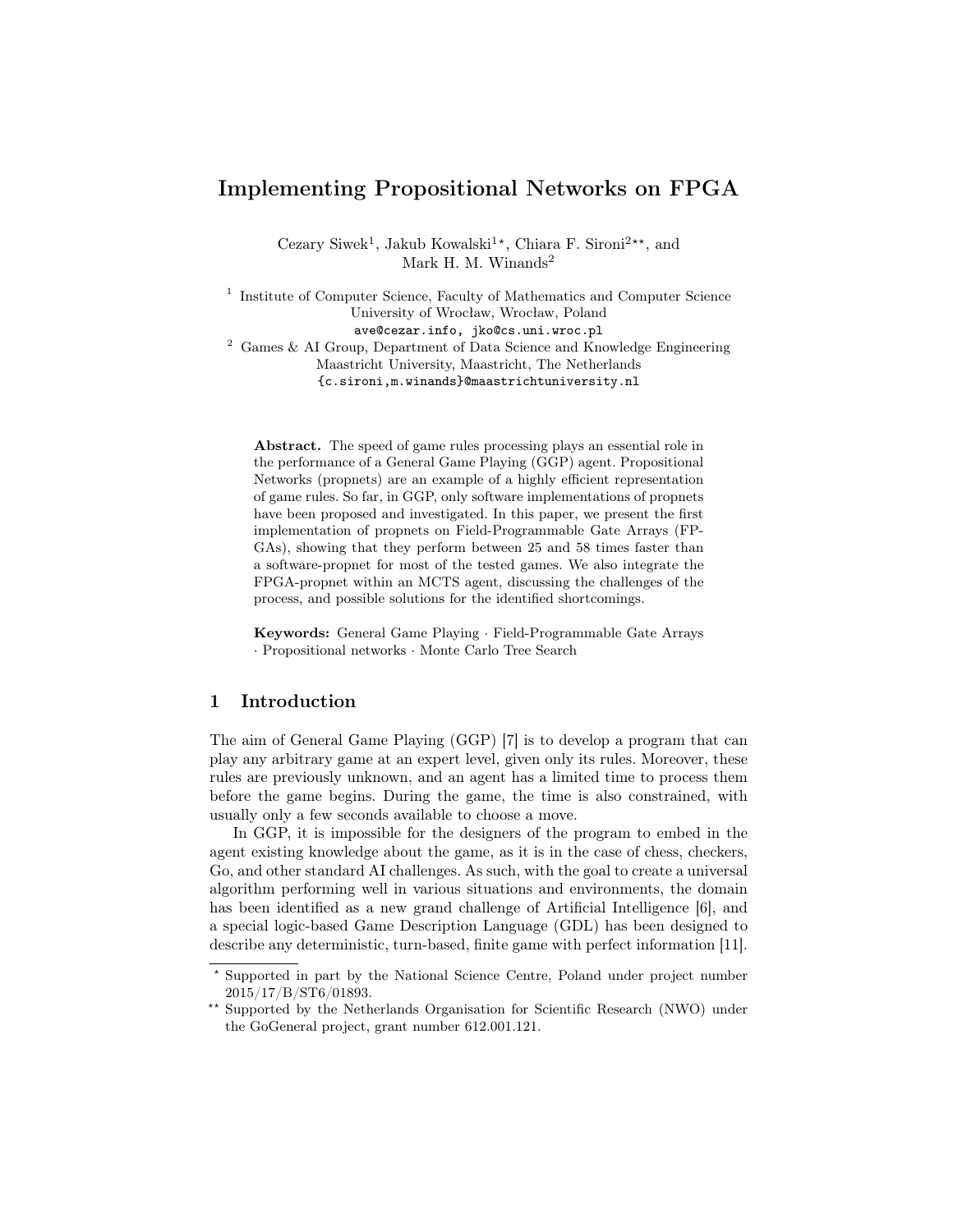| Keyword                  | Description                                              | Keyword                   | Description                                                                                             |
|--------------------------|----------------------------------------------------------|---------------------------|---------------------------------------------------------------------------------------------------------|
| role(?r)                 | $\left  \mathcal{C}_{r} \right $ is a player in the game | true(?f)                  | $? f$ is true in current state                                                                          |
| $\left init(?f)\right $  | $? f$ is true in initial state                           | $\left  \right $ next(?f) | $? f$ is true in next state                                                                             |
| $\lvert terminal \rvert$ | current state is terminal                                |                           | $\left  \text{does}(?r, ?m) \right $ ? plays move ? <i>m</i>                                            |
|                          |                                                          |                           | $ goal(?r, ?s) $ ? gets score ?s in current state $ legal(?r, ?m) $ ? can play move ?m in current state |

Table 1. Description of GDL keywords. ?f represents a fact.

Because of the generality, GGP benefits algorithms that are knowledge-free. As a result, the most successful approaches are based on the Monte Carlo Tree Search (MCTS) [4], the algorithm that apart from GGP [5] has proven itself in Go [17] and many other domains [3].

As the strength of game-playing search algorithms is usually closely correlated with their performance, it is crucial for the game reasoners to be as fast as possible. When in 1997 Deep Blue defeated Gary Kasparov, it was partially because of the hardware accelerators – Application Specific Integrated Circuits designed specifically for this system [9].

In GGP, as the quality of results obtained by MCTS depends on a number of performed simulations, much attention has been devoted to improving the speed of GDL resolution engines. This includes mainly fast, logically-optimized interpreters and compilers to low-level languages [10, 19]. Propositional Networks (propnets) [14], are efficient representation of GDL reasoners, closely correlated to logic circuits. They can speed-up the state computation process by several orders of magnitude compared to non-optimized custom-made or Prolog-based GDL reasoners [18]; thus they are used by many successful GGP players.

In this paper, we present the first implementation of Propositional Networks on Field-Programmable Gate Arrays (FPGAs), the integrated circuits that can be reconfigured by the end-user. Thus, we were able to achieve performance impossible for the reasoners encoded as a software. Resulting FPGA-based reasoner computes game states mostly about 25-58 times faster than the optimized software propnet implementation described in [18].

To utilize this computational potential, we have implemented a working MCTS-based GGP player proof of concept, upon which we study and present shortcomings and effort required to construct a hardware-accelerated player.

# 2 Preliminaries

#### 2.1 Game Description Language and Propositional Networks

GDL is a first order logic language proposed to represent game rules in GGP in a compact and modular format [11]. A state in GDL is represented as a set of true facts. Special keywords, described in Table 1, are used to define different game elements and the game dynamics. By processing the GDL game rules, a player is able to reconstruct the dynamics of a finite state machine for the game.

Propnets [14] are an alternative to GDL to represent the dynamics of a game, and any GDL game description can be converted into a propnet. Propnets are directed graphs where the components are either propositions or connectives.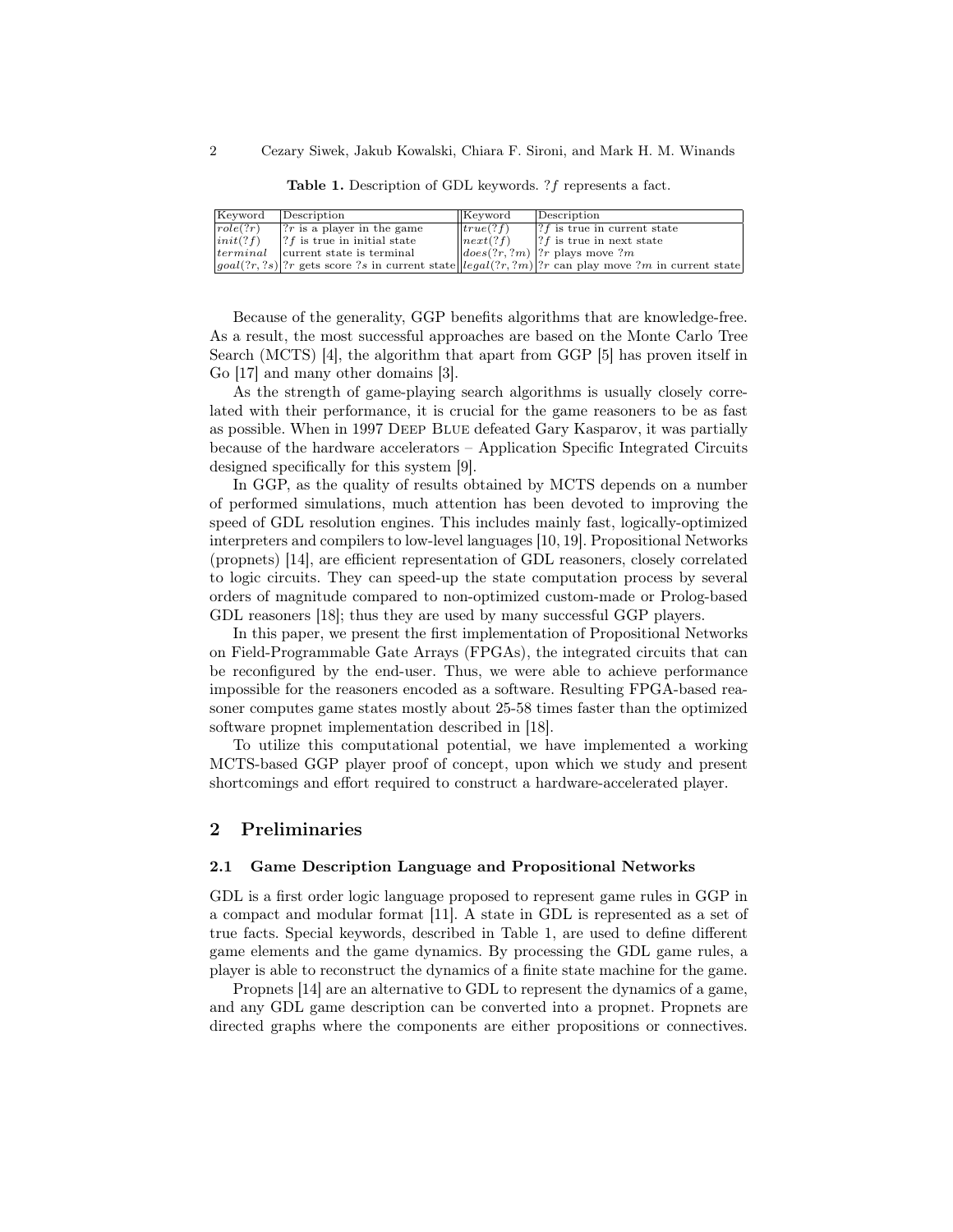Each component has incoming arcs from its input components and outgoing arcs to its output components. The truth value of a component depends on the truth value of its inputs and is propagated to its outputs.

There are four types of connectives: and, or and not logic gates, and transitions, identity gates that output their input value with one step delay. Propositions can be divided into three categories: input, that have no input components, base, that have one single transition as input, and all other propositions, identified as view. The truth values of base propositions represent the state of the game. Their input, the transition, controls their value for the next state. Having no inputs, input proposition have their value set by the game playing agent, that sets to true the one corresponding to the action he decides to play. View propositions express agents' goals, legal moves and terminality of game states.

A unique truth assignment to base propositions determines the unique truth values of view propositions. The combination of truth assignments to base and input proposition uniquely determines the truth assignment for the next state.

#### 2.2 Monte Carlo Tree Search

MCTS [4] is a simulation-based search algorithm that incrementally builds a tree representation of the search space of the game. More precisely, it repeats the following four phases until a given search budget expires:

- $-$  Selection: the algorithm traverses the tree built so far. A selection strategy is used to choose which action to simulate in each visited node until a state not yet in the tree is reached. One of the most commonly used selection strategies is UCB1 [1], the same we use in our MCTS implementation.
- Expansion: the first visited state in the simulation that was not part of the tree yet, is added to the tree as a new node.
- Playout: starting from the state corresponding to the node added during expansion, a playout strategy is used to simulate the game until a terminal state or a certain depth is reached.
- Backpropagation: the result obtained at the end of the simulation is propagated back in the tree and used to update statistics about the visited moves.

#### 2.3 Field-Programmable Gate Arrays

FPGAs are chips, whose logic is designed to be configured after they were manufactured or even embedded in the final product (hence Field). This allows fast prototyping of the Integrated Chips (ICs), creating small amounts of products with custom hardware, or even performing remote updates to the hardware in the end devices. FPGAs are made out of thousands of interconnected Universal Logic Modules (ULMs), which can be individually programmed to perform simple logic operations and arbitrarily connected with each other. For specialized operations, this allows for a significant increase of computational speed and IO bandwidth against implementation in software.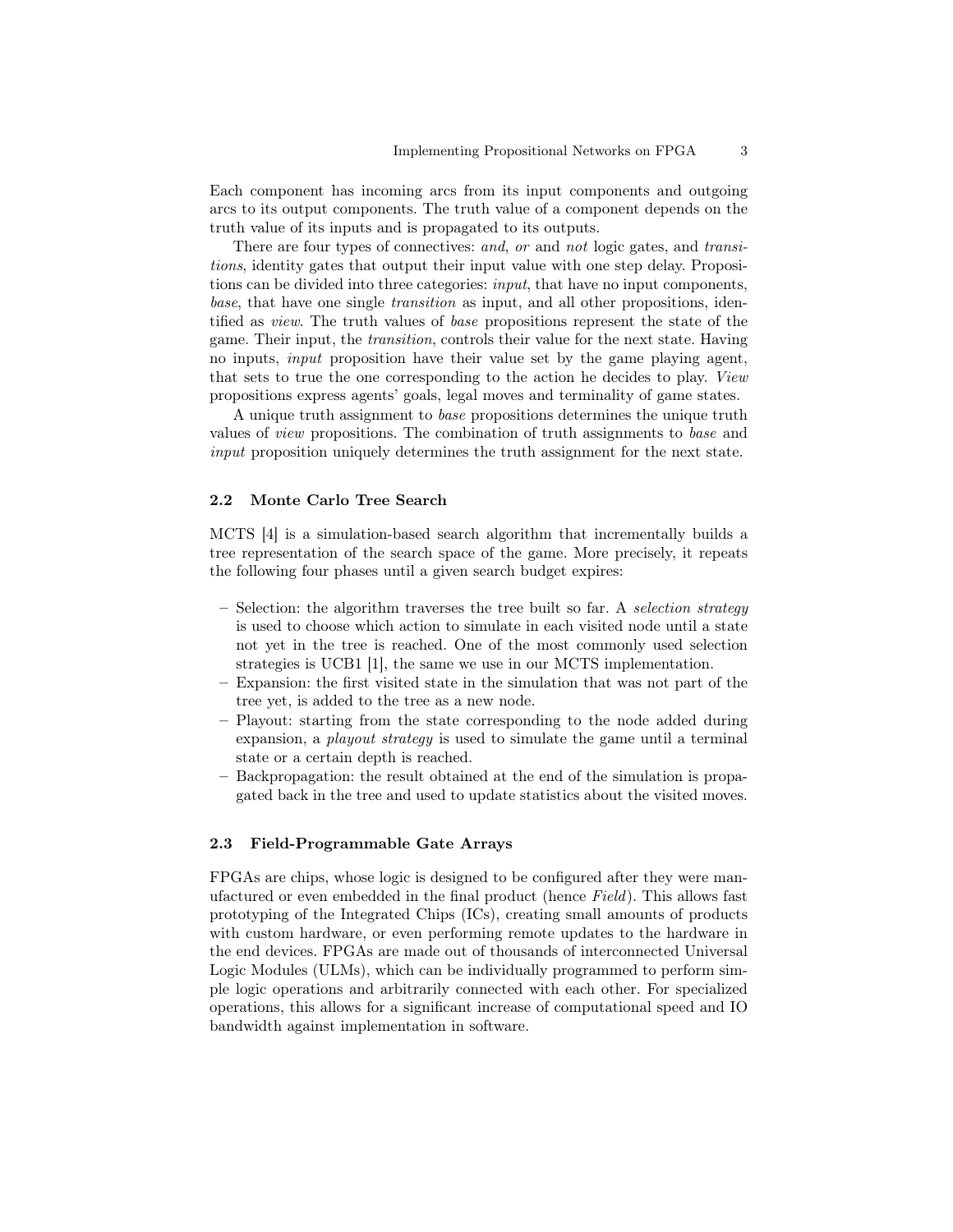Desired structure and behavior of the FPGA is usually written in a Hardware Description Language (HDL), like Verilog or VHDL. It resembles classic programming with expressions, statements and datatypes, but the execution flow is parallel rather than sequential, and there are explicit constructs to handle time.

FPGAs are used in many domains, including communication, image processing, control engineering, networks, cryptography, mathematics, neuro-computing, etc. A comprehensive survey on FPGA applications can be found in [13].

Related research, mostly concerns using FPGAs to implement game engines, especially board games [12], to accelerate computations and thus improve the performance of the agents. This includes FPGA-based approaches to play, e.g., chess [2], Othello [20], and Go [8].

# 3 Methodology

We present our approach, that given an arbitrary GDL game generates FPGAbased reasoner and embeds it into the MCTS algorithm. The entire random playout phase, has been implemented within a reasoner component. This significantly reduces the number of tree-to-reasoner calls, reducing the overhead, and improving the overall performance of the system.

We based our solution on Propositional Networks. They are a fast reasoning mechanism on their own, and because their structure consists mainly of standard logic gates, we can almost directly mirror their computational logic in a hardware chip. This approach can increase performance by orders of magnitude because of zero computational overhead and simultaneous propagation of signals. The latter is essential, as the simulation speed is dictated by the clock frequency, which is in turn constrained by the longest component path, not the total number of propnet components.

FPGAs are especially well suited to be used as a GGP reasoner because their reprogramming capability allows for switching between various (previously known) games on the fly. The Cyclone V chip we are using is even more up to the task because it integrates a dual core ARM computer running GNU/Linux operating system that can communicate with the FPGA through fast shared memory. We run the player search algorithm on this ARM computer, and the intense reasoning computations are delegated to the FPGA-part of the chip.

### 3.1 From GDL to Verilog

Our system generates ready-to-synthesize Verilog code. We use previously prepared Verilog modules that implement the behavior of the propnet component types, a template for a whole propnet module, and the project into which the propnet module will be injected. Now, given GDL rules of a new game, we generate software propnet using the code from [18]. Then, for every component in this propnet, we create new instance belonging to one of the before-mentioned modules and make it a new node in our hardware propnet. When all components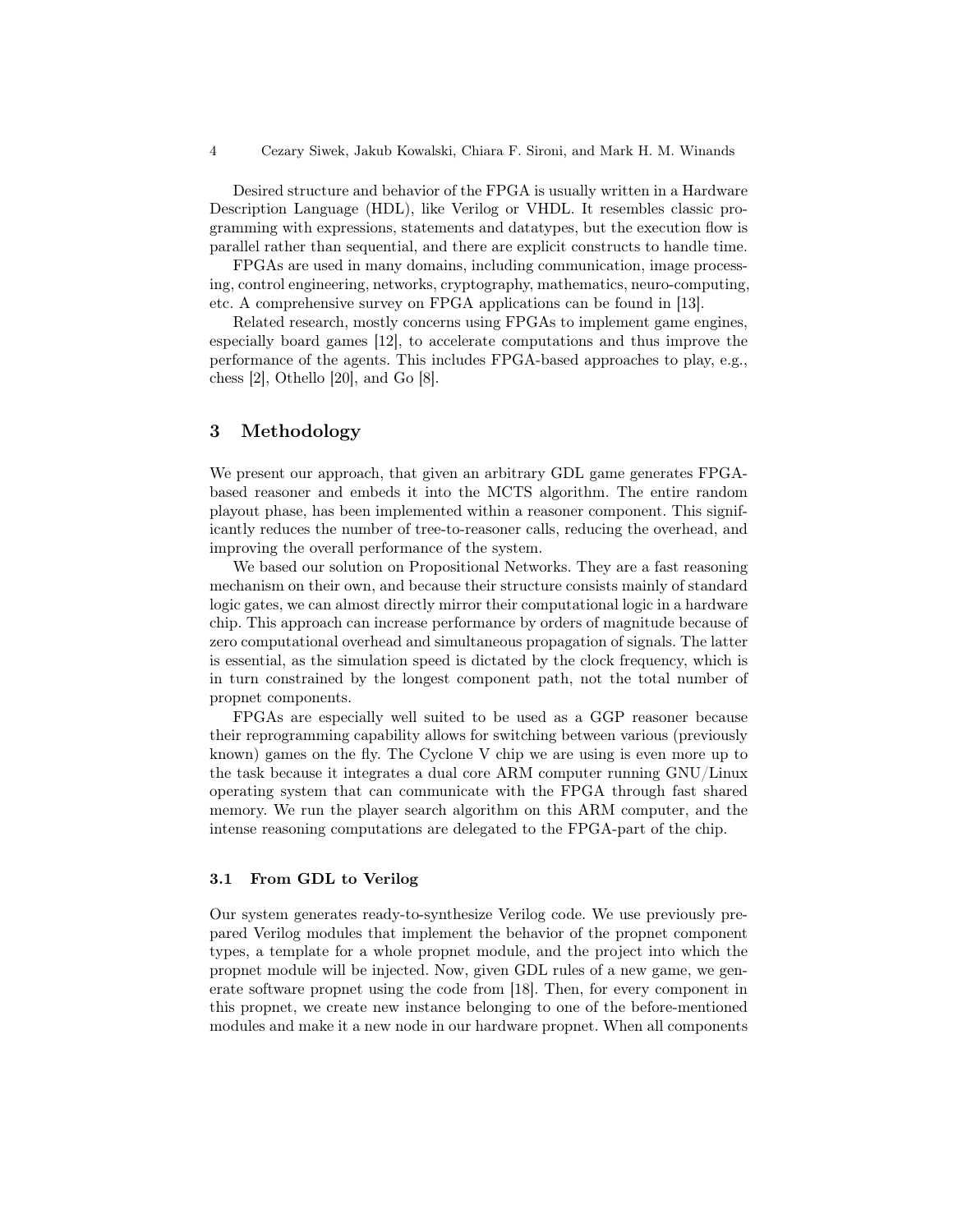are placed, we implement edges of the software propnet as wire connections in the HDL. We do this by BFS traversal of the underlying propnet graph.

The propnet meta-information contains information about the propnet structure (e.g. initial state, game state size) and describes game's legal moves, states, etc. We write this data to the propnet module and a separate XML file that will be later passed to the software side running on the ARM computer. Propnet graph and meta-information for the propnet controller logic are filled into the propnet module template, and resulting file is copied to the FPGA project.

Because of the complexity of the compilation process for the FPGA, and the fact that Intel's tools require to be run on an AMD64 PC, given GDL rules, our system waits until the image for the FPGA is provided from the computer controlled by a human. Thus, the current version cannot compete in a standard GGP match; however, the human does not make any contribution to the resulting image, and in principle, the process can be fully automated.

#### 3.2 System Architecture

Figure 1 presents the overall architecture of our project. The ARM computer contains the high-level part of the system. It consists of GGP player, MCTS implementation, and driver library initialized with a game meta-information. It exchanges data with the FPGA board through the shared memory, containing four regions for communication with the propnet controller. Those are for: command queue (e.g., reset, execute  $n$  random simulations, set return context); sending next states; sending next legal moves; and sending scores of the players.

The information flow on FPGA is presented on the lower half of the figure. The main components are propnet driver, responsible for proper data transmission, and the propnet itself, programmed as described in Subsection 3.1 and containing parts dedicated to communicating with the rest of the board.

#### 3.3 MCTS Reasoner Implementation

Our goal is to implement a reasoner that can be effectively used by the MCTS algorithm. Thus, it needs to perform random simulations from an arbitrary game state to some terminal state, computing players' scores in this state.

The search algorithm works on the integrated ARM computer and interfaces with the FPGA via a driver library encoded in Java. For the FPGA to start playouts from a specific node, it has to switch context into the state corresponding to this node. Thus, we require from the MCTS tree implementation to store data representing the internal state of the FPGA propnet. This state is provided by the library during the MCTS expansion phase. The library exposes to MCTS three functions:

- $-$  FPGAState getRootState(): returns game tree root in FPGA encoding.
- ( list<legalMoves>, list<(FPGAState, jointMove)>)
- $getNextStates(\textbf{FPGAState state})$ : returns for a given state the list of legal moves for each role, and all the children states and edges going to them.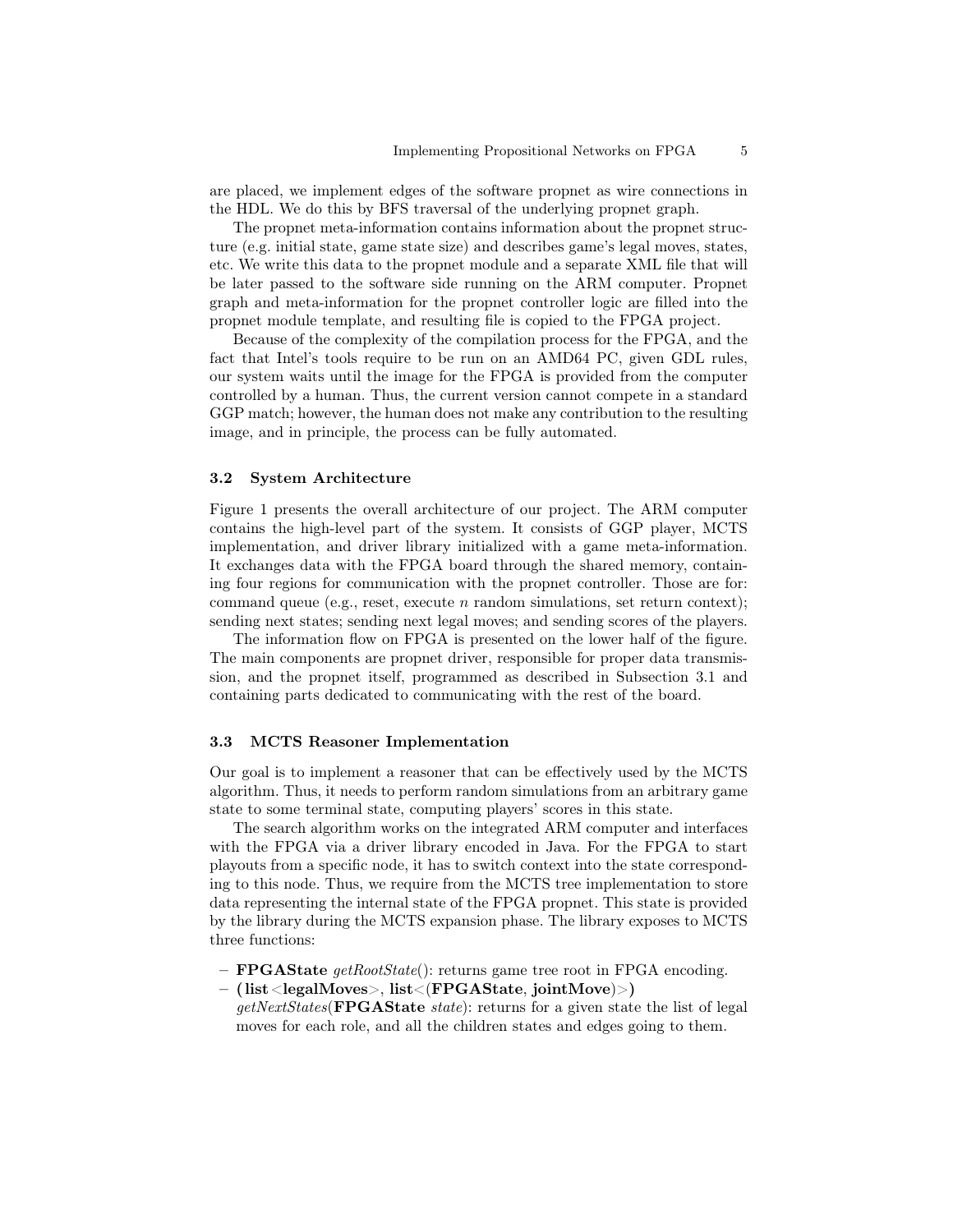

Fig. 1. System architecture.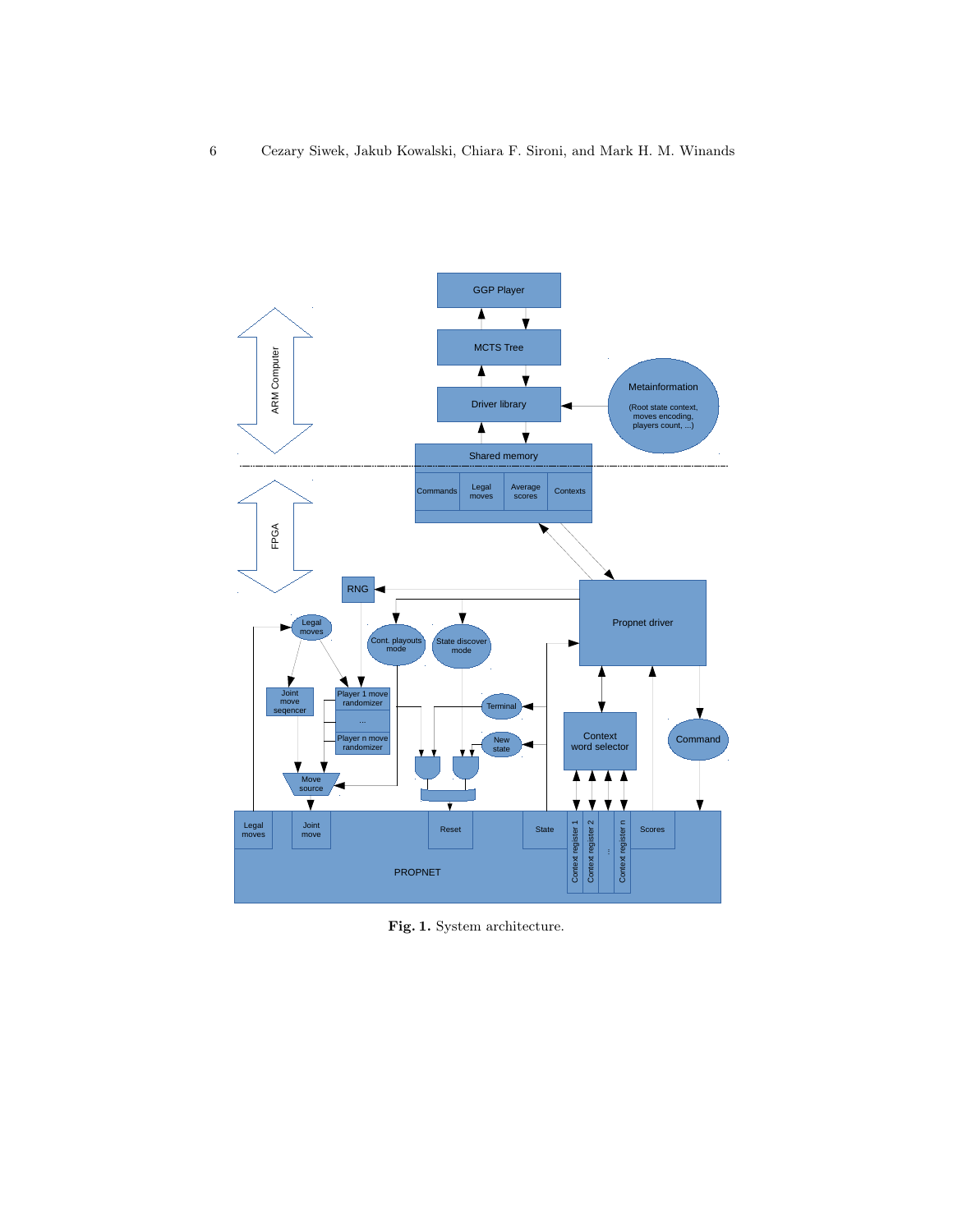– list  $\langle \text{long} \rangle$  getScores(**FPGAState** state, int n): computes for each player the scores obtained during a batch consisting of  $n$  random simulations.

Calling reasoner to calculate a single playout, which is standard for software propnets, is very inefficient in our FPGA-based architecture, mainly because of communication costs. In order to reduce the number of read-write cycles, we only provide interface for scheduling batched playouts. When simulating, MCTS uses the *getScores* function to request a specific number of playouts (it is an MCTS initialization parameter) and backpropagates the summarized scores.

#### 3.4 State Computation

Each transition node has assigned a unique number, and thus the game state is coded as a bit vector, where nth bit corresponds to the value stored in the nth transition node. Since this can grow up to a few kilobytes, it is divided into 128-bit words when loaded from or stored in the shared memory. Now, when the library issues new playouts, the propnet driver module loads every context word into an appropriate context register in the propnet. Propnet reset, and every new game state evaluation, takes place in one clock cycle.

We have three modes that we use to control the behavior of the propnet module: *state discovery, context switching,* and *continuous playout.* 

In the state discovery mode, all legal joint actions are iterated over by the move sequencer. For each joint action, after calculating the next state, the propnet driver starts forwarding context words (state representation) and the corresponding joint move into the shared memory. This can be a multi-step process, as the memory may force to stall sending the state until it is ready.

In the context switching mode, the propnet driver queries requested place in the shared memory for the context words, which are then written to the propnet's context registers.

In the continuous playout mode, the players' actions are continuously taken from the modules generating legal random actions, until a terminal state is reached. When that happens, the propnet module signals scores to the propnet driver and resets the internal propnet to the previously set context. To ensure generated actions are uniformly distributed, for each player, we randomize a number *i* between 0 and the number of his legal actions, and loop through all his actions, reducing  $i$  on set bits, until the  $i$ -th legal action is found.

#### 4 Experiments

To evaluate the performance of the FPGA implementation of propnets we carried out two types of experiments. Firstly, we compare the speed of our propnets with one of the fastest software propnets reasoners [18] and also with the Javabased Prover from the GGP-Base package [15] used as a baseline. Secondly, we investigate how the obtained speed-up translates to the performance of an MCTS agent, focusing on analysis of influence of batch size to the number of MCTS node expansions and software MCTS operations overhead.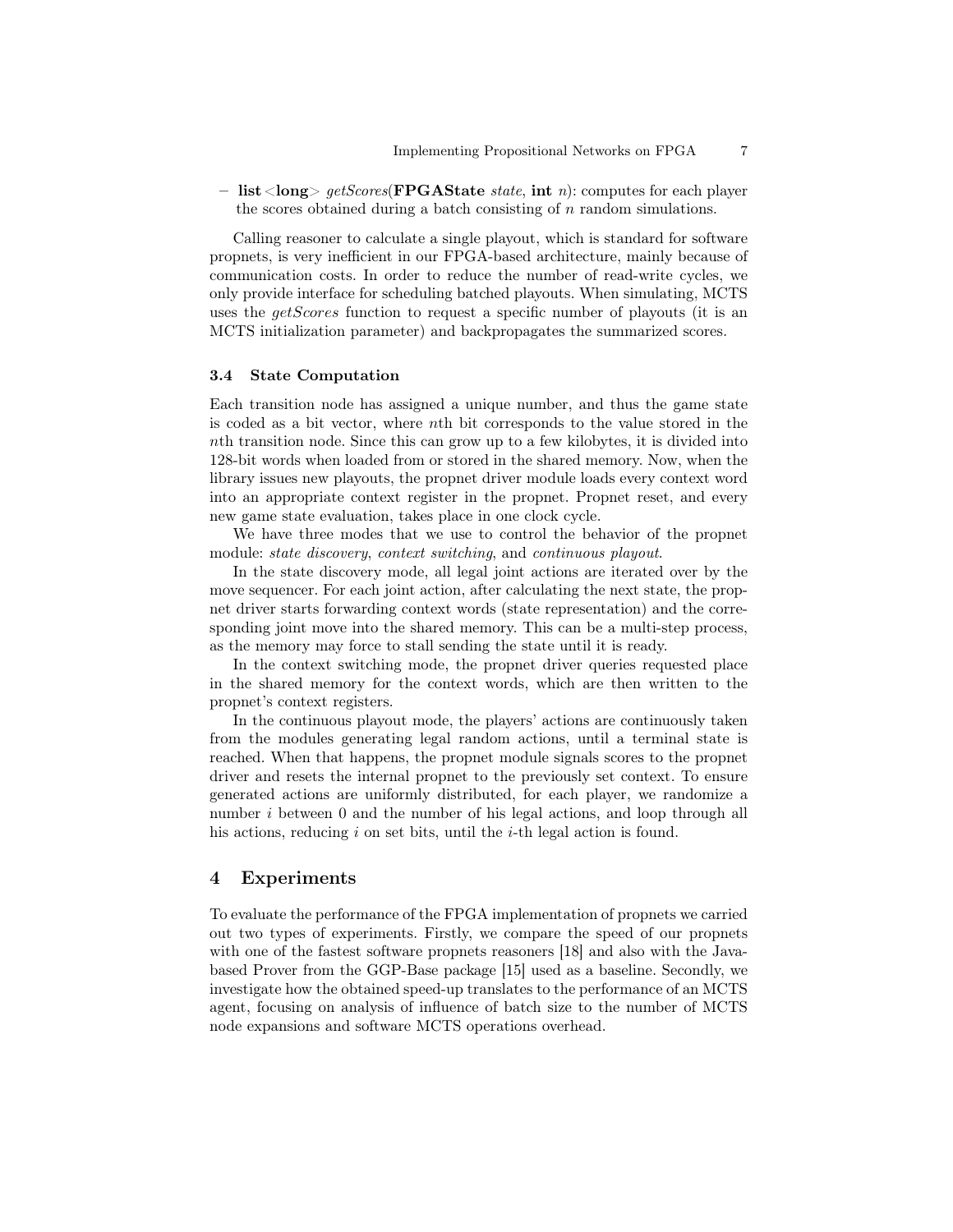Table 2. Comparison of reasoners based on running Flat Monte Carlo algorithm. FPGA speed is equivalent to the clock frequency, which is probed in 1.0Mhz steps. FPGA chip utilization is the space required to fit the propnet on the board.

| Game                                               | Speed (avg nodes/sec)       |        | Initialization time |       |                                                                  | $\#$ Propnet   FPGA chip |     |
|----------------------------------------------------|-----------------------------|--------|---------------------|-------|------------------------------------------------------------------|--------------------------|-----|
|                                                    | $_{\rm FPGA}$               |        |                     |       | software Prover FPGA (min) software (sec) components utilization |                          |     |
| Horseshoe                                          | 8,500,000   192,583   3,812 |        |                     | 4:20  | 0.45                                                             | 350                      | 7%  |
| Connectfour                                        | 17.000.0001285.9081         |        | 561                 | 5:37  | 0.67                                                             | 814                      | 12% |
| Pentago                                            | 7,000,000 119,111           |        | 342                 | 5:20  | 2.70                                                             | 1.291                    | 13% |
| Jointconnectfour $  \overline{4,500,000} $ 171.575 |                             |        | 270                 | 5:53  | 1.00                                                             | 1.614                    | 16% |
| Breakthrough                                       | 1,400,000                   | 38.015 | 601                 | 12:03 | 1.35                                                             | 17.752                   | 72% |
| Reversi                                            | 1,171,875                   | 4.806  | 19                  | 14:08 | 23.91                                                            | 56,014                   | 41% |

In our experiments we use TerasIC DE1-SoC board containing the Altera's Cyclone V series SoC: 5CSEMA5F31C6. The GGP player, search algorithm and communication with the reasoner are run by a computer embedded in the beforementioned SoC with ARM Cortex A9, Dual core @925Mhz with 1 GB RAM, running Debian 9 Strech 32-bit. The FPGA project compilation is performed on Intel Core i5-4670 with 16 GB DDR3 @1600Mhz RAM using Ubuntu 16.04 server 64-bit and Intel Quartus Prime Lite Edition 17.0 as FPGA compilation IDE. Software propnets and the GGP-Base Prover are tested on a Linux server consisting of 64 AMD Opteron 6174 2.2-GHz cores and 252 GB RAM.

#### 4.1 Performance Comparison

To test the reasoner's performance, we use a Flat Monte Carlo Search, measuring the number of states visited during random playouts from the initial game state.

We compare results obtained for FPGA with other reasoners – software propnets and Prover. The overall results are presented in Table 2. They are based on 1 million simulations for FPGA, and more than 250 thousands simulations for the other reasoners (except 1000 simulations for Reversi). GDL descriptions of the games can be found in the Stanford Gamemaster repository [16].

As expected, the usage of hardware accelerator substantially increases the reasoner's efficiency. For all games except Reversi, the improvement factors are between 24.5 (Connect-Four) and 58 (Pentago). For Reversi, which produces the largest propnet among the tested games, FPGA-based reasoner computes states over 290 times faster. This example shows that smaller propnets do not necessarily imply smaller chip utilization.

The downside of moving from software to hardware is a considerable increase of initialization time. Instead of seconds it is about 5–6 minutes for small and medium games, and for large propnets it is almost a quarter. Such times exclude GGP players from being ready during their standard initialization clock. We discuss this issue in detail and present possible solutions in the next section.

#### 4.2 MCTS Player Performance

Embedding an FPGA propnet reasoner into the MCTS involves delegating some computation time to the software responsible for managing the MCTS tree. The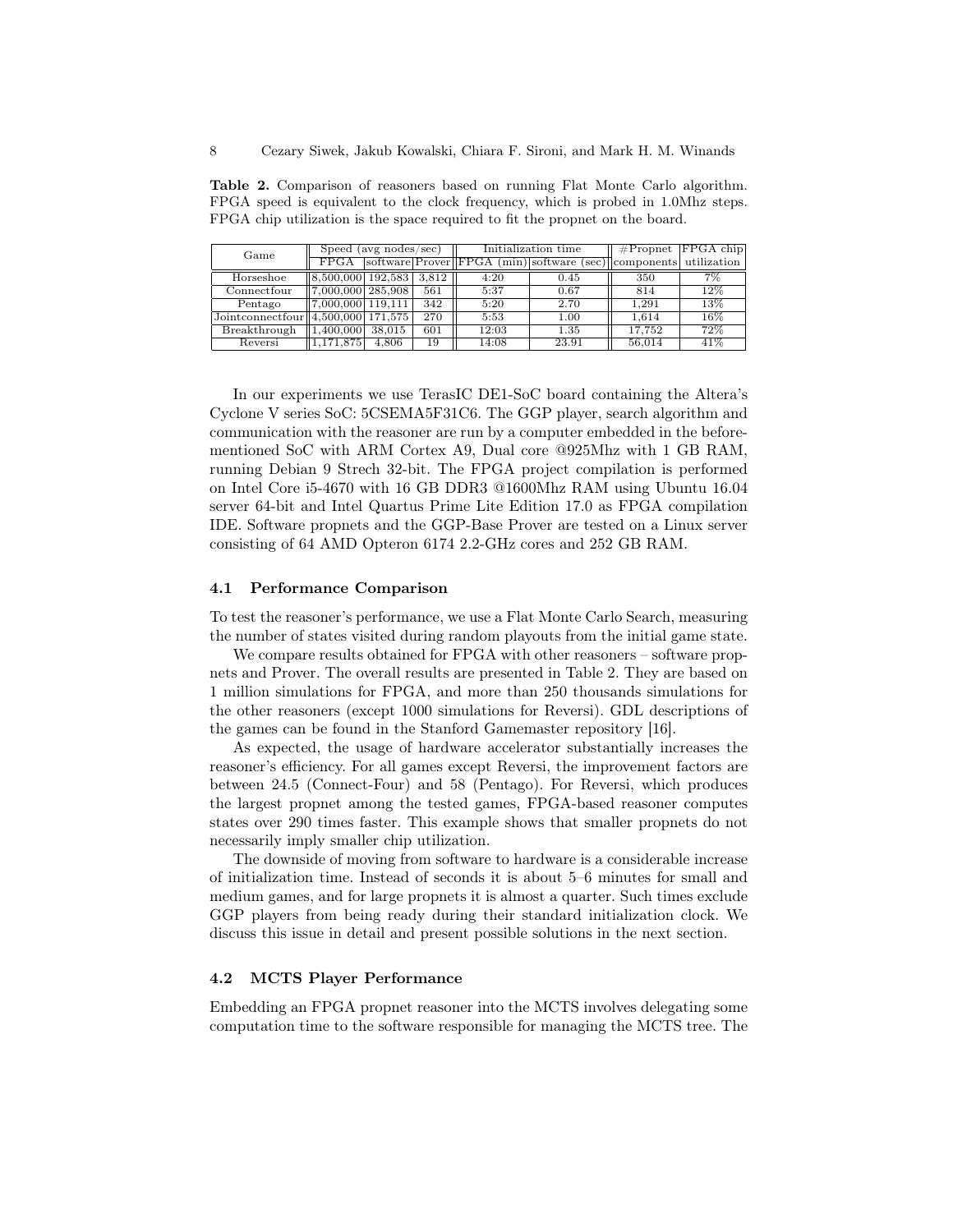

Fig. 2. Dependency between a batch size and the FPGA-based agent's performance measured by a number of nodes expansions, number of computed playouts, and the overhead (percent of time spent in an MCTS tree). Data was measured for batches of size 10, 50, 300, 600, 1500, and 3000; 10 runs for each test.

longer the time, the more overhead is observed, and the results are getting worse compared to the zero-overhead situation from the previous experiment.

Increasing batch size makes the evaluation of expanded nodes more reliable, yet significantly reduces their number. Reduced batches, instead, lead to more frequent calls to software part of the algorithm, increasing the overhead.

Figure 2 presents the data we gathered for Pentago (for other games the charts look similar). For both games we run 10 matches against the random player, considering only 10 first turns of each match. The number of node expansions obtained by the software player (using the same, yet non-batched MCTS, so number of playouts and node expansions are the same) is provided as a baseline.

Despite the overhead, it is possible to adjust batch so the FPGA player performs much more playouts than software-only agent. However, it is impossible to reach the same size of MCTS tree, which significantly influences the performance. This can be solved by implementing multithreaded MCTS, embedding MCTS in the FPGA, or using hardware with shorter communication latency.

## 5 Discussion

Let us analyze the time-profile of an initialization process. The FPGA initialization time currently prevents the described solution to be embedded in a competition-ready GGP player. However, there are possibilities for reducing it significantly. The first phase is a software propnet construction. The exact times have been presented in Table 2. For generating Verilog propnet module, we use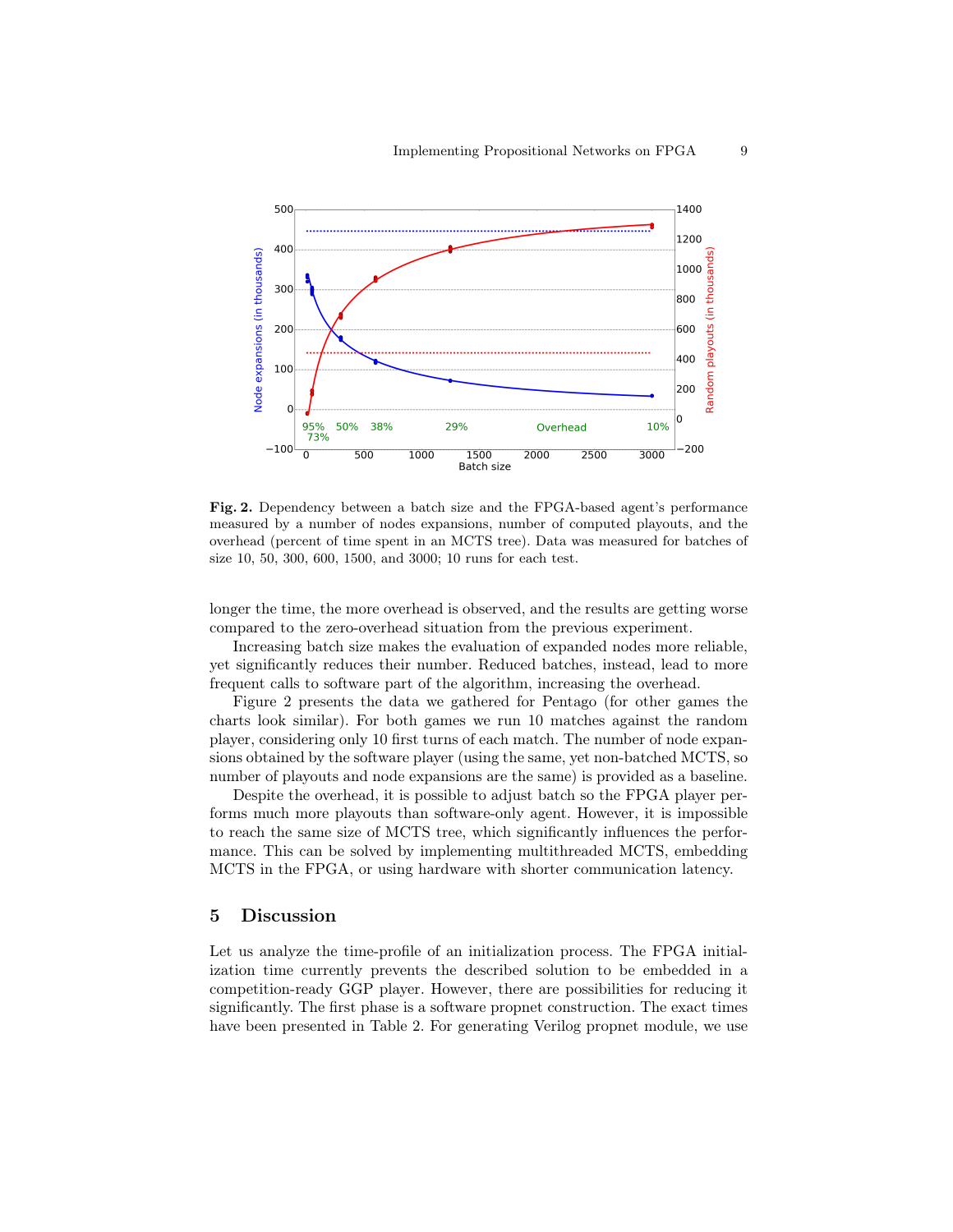our own Java library, that requires up to 2 minutes and can be easily optimized. In our GGP player, the dynamic part of FPGA is a particular game's propnet, and the support structure remains constant. Preparing this support structure (compilation and fitting) requires 3 minutes, but can be reduced significantly using commercial tools, e.g., Intel Quartus Prime Pro, which allows caching part of the compilation process. The most time-consuming phase is propnet structure fitting, responsible for the physical placement of the logic modules on a chip. Its time depends mostly on the number of components, and requires solving computationally hard problems. Currently, it can take from 1 to about 30 minutes, depending on the game size.

Due to limited space on the FPGA chip, there is a hard limit on the game size we are able to handle. However, this size is not a direct result of the number of the propnet components, as it also heavily depends on the graph planarity and the optimizations performed by the synthesis toolchain. We can observe in Table 2 that for Reversi and breakthrough smaller initial propnet size lead to much higher chip utilization. Also, we would like to point out that the largest chip utilization we have observed is 72%, which allows to estimate the limit on the games we are able to hardware-accelerate using the described system.

We also have a limitation associated with memory block size that can be easily extended in the future. In the described implementation, the state size times number of legal joint moves in this state cannot exceed 32KB.

There is also a number of significant optimization improvements we can apply. For example, during gameplay, clock frequency has to be low because of long signal propagation paths within the game propnet. However, after the result is calculated and information exchange between the shared memory and propnet driver starts, frequency can be temporarily increased by an order of magnitude. This will make the process of writing data to the memory several times faster.

The usage of a PCI-E equipped FPGA-board would allow pushing the ARM computer out of the loop, removing the need to handle propnet on two machines and allowing FPGA board to talk directly to the main, much powerful, computer (which is necessary to reduce the influence of the MCTS tree overhead).

Currently, when MCTS has control, the reasoner is idle, waiting for the next task. As the reasoner operates independently of the ARM computer, it is possible to remove those pauses, by scheduling tasks ahead. From the MCTS point of view it can be managed as multithreaded simulations, e.g., by using virtual loses [17].

Summarizing, it is possible to create a fully functional GGP player that can successfully participate in the GGP competitions, although it requires heavy optimizations and top-level hardware and software. Still, for some large games, there is no guarantee that the initialization will finish before the imposed start time. This can be partially solved by storing compiled FPGA projects for already known games, allowing their fast retrieval when the same game is detected.

#### 5.1 Future work

Although the hardware accelerators provide the highest computational efficiency, it comes with some drawbacks. However, as we have a complete implementa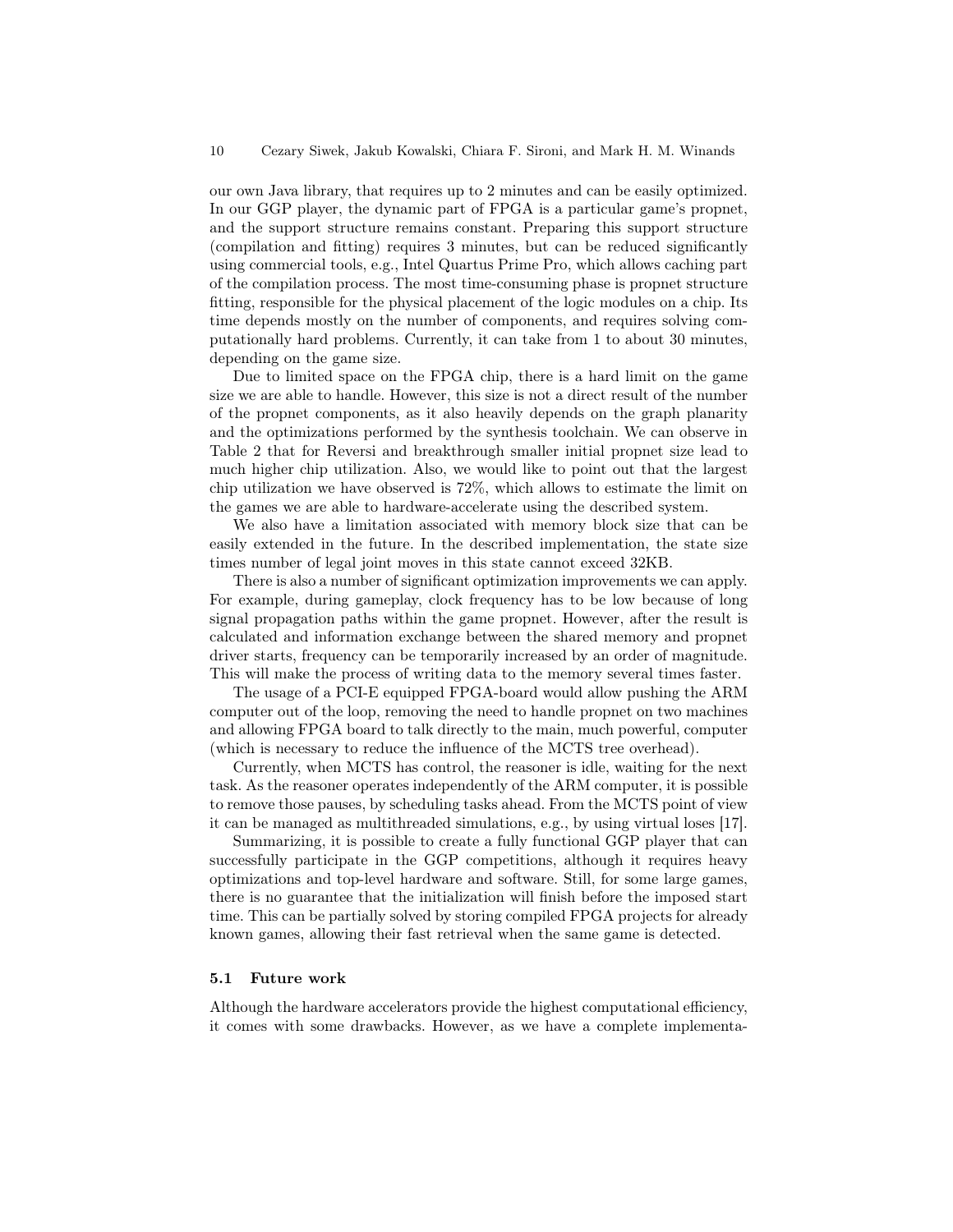tion of the propnet in the Verilog, we can use the industrial-grade simulators and optimizers to run the propnet in software. This could lead to better optimized propnet structure and allow more straightforward embedding into the GGP player. To evaluate the usefulness of such simulated hardware propnets, we plan to implement them and compare their efficiency against the reference Java implementation and our FPGA-based reasoner.

Most MCTS implementations are based on the purely random playouts; however, multiple more sophisticated strategies have proven to be quite effective [5, 17]. We would like to implement and test such non-random simulations on the FPGA. This will complicate the board architecture and slow down the reasoner. Yet, it may be the only possibility to overcome certain limitations, and tackle games that cannot be solved by even extremely efficient brute force search.

In particular, because FPGAs have memory distributed around the entire chip, it is possible to locally keep track of state changes. Thus, once a player wins, we can memorize which propositions contributed to this, and create a heuristic state evaluation function that improves over time, similarly to some simulation control learning algorithms presented in [5].

### 6 Conclusions

In this paper, we present the first attempt to encode propnets, a successful computational representation in GGP, on a hardware chip. Because a GGP player has to handle any game encoded in GDL, we based our system on FPGAs, which allow us to reprogram our hardware reasoners and quickly switch between previously encountered games.

This is preliminary work that opens a new branch of GGP research, parallel to the improvement of software-based reasoners, which has been worked on for nearly a decade [19]. The approach we described is able to achieve from 25 up to 290 times improvement over the software propnets when comparing the number of visited states per time unit. Moreover, the ratio is considerably better for large games, the ones that are especially problematic for all kinds of software-based reasoners – even GDL compilers. We may conclude that FPGA-propnets are a faster alternative to software propnets for reasoning on game descriptions.

We also integrate the FPGA-propnet within an MCTS agent and discuss the difficulties that this entails. Using Pentago, we show how the communication between the FPGA-propnet and the software that manages the search introduces a considerable overhead. Because of this, our FPGA-propnet MCTS agent is not ready to participate in a GGP competition yet. However, we discuss various improvements that can solve the current shortcomings. This, together with the successful performance of the FPGA-propnet with respect to the software propnet when tested on their own, indicates that this research direction is promising.

Moreover, although we plan to enhance our system to handle more sophisticated AI approaches, we think that merging vanilla MCTS with computation power of hardware raises an interesting question about a gameplay level that can be achieved by using sheer brute force.